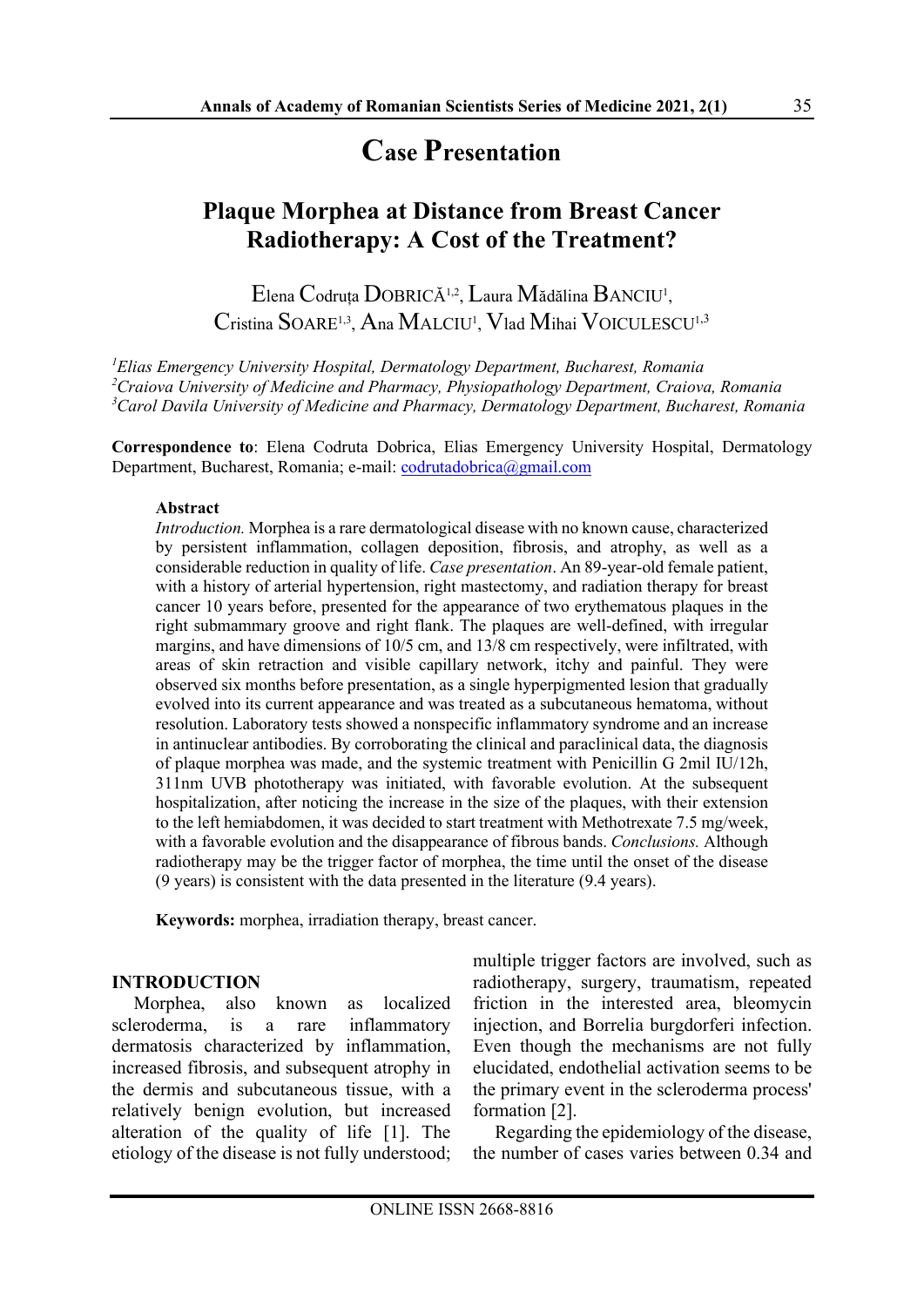2.7 cases per 100,000 inhabitants, with a predilection for females. Although one-third of the cases start in childhood, the peak incidence occurs between 20 and 40 years of age [3,4]. The variety of clinical forms in terms of distribution, plaque sizes, and shapes of the lesions has led to the necessity of classifying the disease into different clinical forms: circumscribed morphea, linear morphea, generalized morphea, pansclerotic morphea, and mixed morphea. Older classifications, which included other forms such as atrophoderma of Pasini and Pierini, eosinophilic fasciitis, or lichen scleroatrophic, are no longer accepted [5].

#### CASE PRESENTATION

A 89-year-old Caucasian female patient presented to our department with two erythematous plaques in the right submammary groove and right flank. The patient's medical history was relevant for breast cancer 12 years before presentation, for which the patient undergone surgical excision (complete right mastectomy) followed by radiotherapy. Two erythematous, infiltrating, painful, and itchy plaques were discovered during the dermatological examination. The lesions were well-defined, with an irregular border and large diameters: 10x5 cm and 13x8 cm, respectively (Figure 1).

At the level of the abdominal lesion, we observed the presence of retraction and central atrophic areas, sclerous intermediate area, and red inflammatory peripheric border. The thinning of the cutaneous layers in the central atrophic zone also exposed the underlying capillary network. The other examined parameters were considered normal, taking into consideration the patient's age. The lesions first manifested 10 years after the last radiation session, as a hyperpigmented macula in the right submammary groove, which was misdiagnosed and treated as a local posttraumatic hematoma, that evolved during the prescribed treatment.



Figure 1. The aspect of the lesions at the moment of the presentation: large, well-defined plaques, indurated at palpation, with atrofic center, retraction areas and red inflammatory borders.

The paraclinical tests indicated an inflammatory syndrome (elevated fibrinogen, C-reactive protein, and erythrocyte sedimentation rate) and a positive antinuclear antibody panel. Following a punch biopsy, the histological investigation revealed an atrophic epidermis with reticular dermal sclerosis and perivascular lymphocytic infiltration. Additionally, areas of sclerosis extension in the subcutaneous fat tissue were revealed. The histopathological findings were consistent with cutaneous sclerosis. To confirm the diagnosis of morphea and exclude systemic involvement, a panel of systemic scleroderma antibodies was performed (anti centromere antibodies, anti-topoisomerase I antibodies, and anti RNA polymerase III antibodies), with negative results. Treatment with narrowband phototherapy and penicillin G (as an anti-fibrosing agent) was initiated, followed by methotrexate therapy 7.5mg/week after three months. The lesions evolved favorably throughout therapy, with significant involution of the inflammatory region (Figure 2).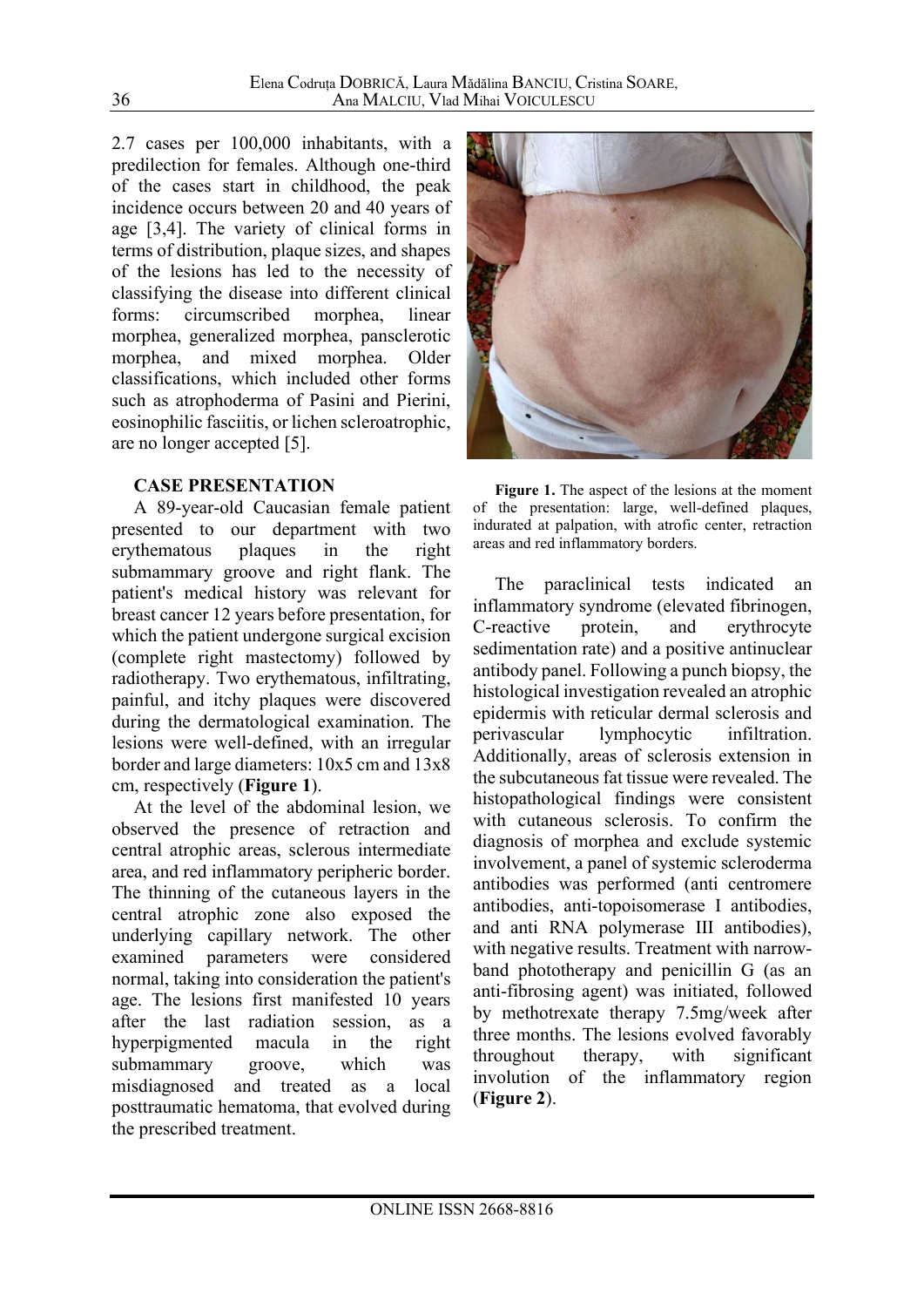

Figure 2. The aspect of the lesions after two years of treatment with Methotrexate 7.5mg/week. A reduction in the size of the lesions and of the fibrous, retractile area is observed.

## **DISCUSSION**

Plaque morphea is the most frequent type of morphea in the elderly. It is characterized by ovalar, well-circumscribed atrophic paches on the trunk or extremities, with the fibrous process restricted to the cutaneous tissue. Although various risk factors have been identified, including surgery and radiotherapy, the disease's pathogenesis remain unknown [1,6]. In the current case, the plaque morphea may have been caused by radiotherapy, the operation itself, or it may have been idiopathic.

Post-irradiation morphea (radiationinduced morphea) is a side effect of radiotherapy that is characterized by the formation of indurated atrophic plaques on the irradiated region or, in rare cases, at a distance from the irradiation field [7]. Numerous examples of breast cancer patients who had adjuvant irradiation and developed scleroderma in the radiation area or surroundings have been reported in the literature. The incidence of postradiotherapy morphea after breast cancer has been found to be about 70 times more than the general population's incidence of morphea [8]. Regarding the time interval between radiation and the beginning of morphea, either localized or widespread, the majority of reported cases indicated a time interval of less than 12 months between treatment and the onset of morphea [9]. As a rare complication, it is difficult to conduct studies on a statistically significant number of patients, with the majority of papers presenting single cases. Diago et al. published a research in 2017 on a group of six patients with breast cancer and subsequent radiation, who developed secondary scleroderma. The average period between treatment and complication was 9.5 years [8]. Another multicentric study on 22 female patients treated with radiation noted a range of time frames for the onset of cutaneous sclerosis from two months to eleven years after radiotherapy. Unfortunately, the majority of patients had a poor treatment response, with the best results being found in patients treated with Methotrexate, as was the situation with our patient [10]. Concerning the spreading of the sclerotic process outside the irradiation area, around 50% of patients developed generalized scleroderma, with a positive ANA panel considered to be a risk factor for the extensive postradiation form [10].

#### **CONCLUSIONS**

Although more common than in the general population, post-irradiation morphea is a rare complication that should be considered in patients who had radiotherapy and developed erythematous-violaceous patches in the treated area, since clinical diagnosis during the disease's incipient inflammatory phases is associated with a favorable treatment response.

## Author Contributions:

All authors were responsible for the diagnostic procedures, clinical diagnosis, and treatment decision. All authors contributed to the manuscript and have read and agreed to the published version of the manuscript.